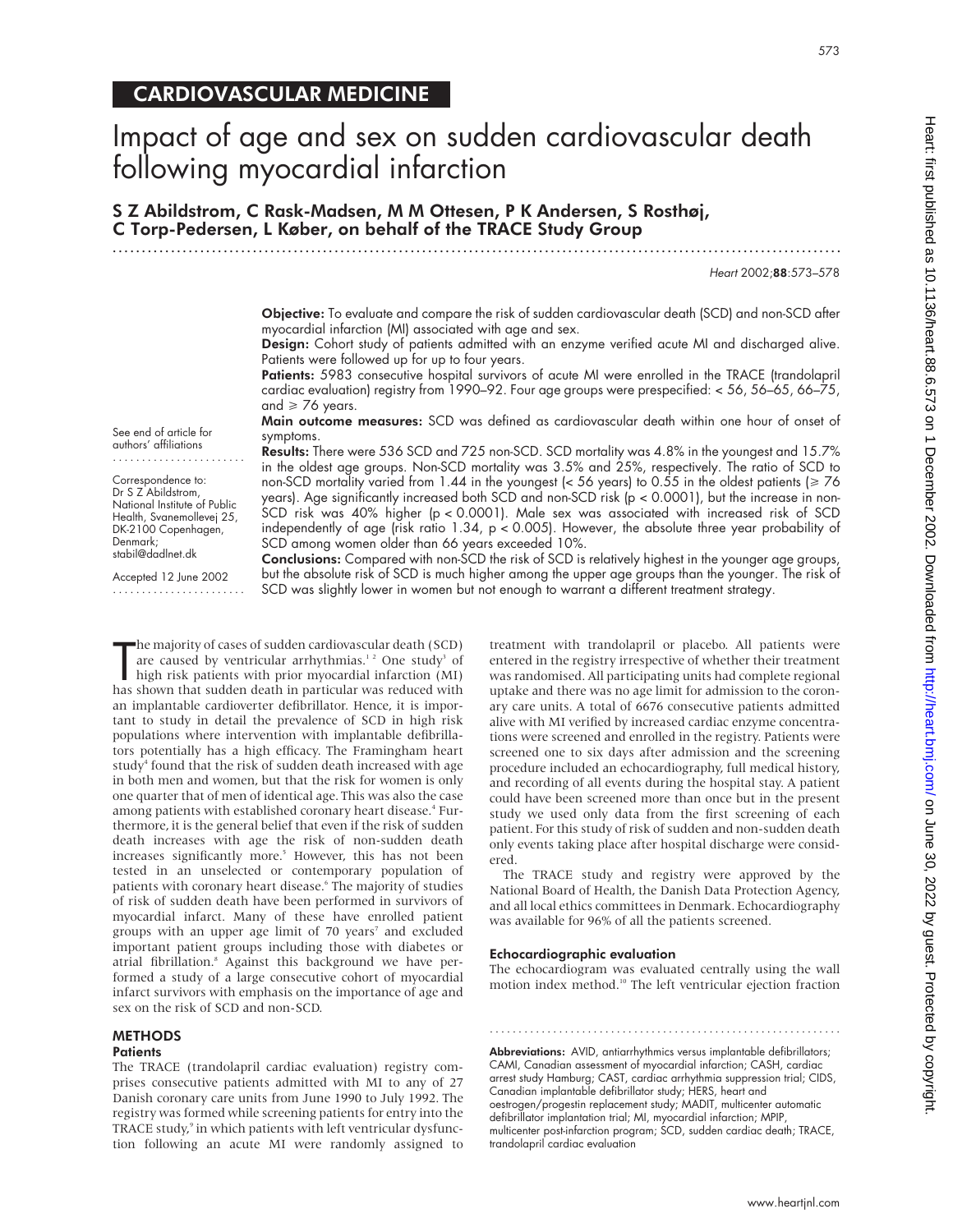|                                     | Age group (years) |                   |                    |                    |                   |  |
|-------------------------------------|-------------------|-------------------|--------------------|--------------------|-------------------|--|
|                                     | All $(n=5983)$    | $< 56$ (n=1120)   | $56 - 65$ (n=1531) | $66 - 75$ (n=2001) | $\ge 76$ (n=1331) |  |
| Men* $(\%)$                         | 69                | 84                | 75                 | 68                 | 52                |  |
| Wall motion index**                 | $1.4(0.8-2.0)$    | $1.6$ (0.9-2.0)   | $1.5(0.8-2.0)$     | $1.4$ (0.7–2.0)    | $1.3$ (0.7–2.0)   |  |
| Congestive heart failure* (%)       | 49                | 24                | 42                 | 56                 | 69                |  |
| Smokers* (%)                        | 53                | 76                | 64                 | 47                 | 29                |  |
| Hypertension* (%)                   | 22                | 16                | 22                 | 26                 | 23                |  |
| Diabetes* (%)                       | 10                |                   | 9                  | 12                 | 13                |  |
| Previous myocardial infarction* (%) | 23                | 15                | 22                 | 27                 | 25                |  |
| Body mass index**                   | 25<br>$(20 - 33)$ | 26<br>$(20 - 34)$ | 26<br>$(20 - 33)$  | 25<br>$(20 - 32)$  | $(19 - 32)$<br>24 |  |
| Thrombolysis* (%)                   | 43                | 54                | 52                 | 42                 | 23                |  |
| Ventricular fibrillation* (%)       | 5                 | $\Delta$          | 6                  |                    |                   |  |
| Atrial fibrillation* (%)            | 19                | 6                 | 13                 | 23                 | 32                |  |

\*p<0.001, \*\*p<0.0001 for no difference between the four age groups. Continuous variables are medians with 5th and 95th centiles. Discrete variables were compared by  $\chi^2$  tests and continuous variables by rank sum tests.

as a percentage can be approximated by multiplying the wall motion index by 30.

#### **Mortality**

Survival status among all patients screened was obtained two years after screening of the last patient on 15 July 1994 (median follow up 32 months). By making use of the Civil Registration System of Denmark we had to censor only 31 (28 non-Danish) patients at the time of hospital discharge, when they were last known to be alive.

#### Sudden cardiovascular death

SCD was defined as cardiovascular death within one hour of onset (or significant worsening) of symptoms leading to death. A central mortality committee classified all deaths with respect to cause and mode using information from death certificates, police investigations, hospital records, and necropsy reports when available. One committee classified death in the 1749 patients who had been randomly assigned to treatment in the TRACE study, and a separate committee used the identical criteria to classify those not randomly assigned to treatment. In 32 random cases both committees determined the mode of death. Differences in classification were found in five cases with a κ statistic of 0.61, which indicates good agreement.

Firstly, the committee classified whether death was caused by cardiovascular disease. Whenever the evidence was inadequate or uncertain the cause of death was classified as unknown. When information was available, death was assumed to be cardiovascular unless proved otherwise. Secondly, cardiovascular death was classified as sudden or non-sudden death with particular emphasis on the time elapsed from onset of new symptoms to death. Only cardiovascular death with a period documented to be less than one hour was classified as SCD. If there was any doubt concerning the elapsed time, the death was classified as non-SCD. Deaths of patients who died during their sleep, without any preceding symptoms and known to have been alive within 12 hours before their death, were classified as SCD. Deaths of patients admitted with cardiac arrest but who died after a period in coma following resuscitation were classified as SCD.

#### Statistical methods

The patient population was divided into four prespecified age groups:  $<$  56, 56–65, 66–75, and  $\geq$  76 years. There were more than 1000 participants in each interval.

In univariate and multivariate studies of a single mode of death, Cox proportional hazard models were used. Variables with  $p < 0.05$  in the models were considered to contribute independently. Since all patients in the analyses were required to have been discharged alive, and since lifetime was defined as time from MI to death or censoring, methods accounting for delayed entry (day of discharge) were applied.

The assumptions of the Cox model (possible interaction, and proportional hazards and log linearity of effects of quantitative covariates) were tested both graphically and numerically where appropriate.

The ratio between the risk of SCD and that of non-SCD associated with a given risk factor was estimated in a Cox model.

When evaluating other than all cause mortality, the particular mode of death was defined as the event while patients experiencing any other mode of death were censored. As the Kaplan-Meier estimator is not applicable to estimating probabilities of particular modes of death in a competing risk model, such probabilities were estimated as cumulative incidence functions.<sup>11</sup> Cause specific hazards were statistically compared by the log rank test.

All analyses were performed using the SAS software (Statistical Analysis System, Cary, North Carolina, USA) version 6.12. The cumulative incidence functions were estimated from the output of the SAS PHREG procedure using a custom built program. The risk ratio denotes the hazard ratio.

### RESULTS

Of the 6676 patients enrolled in the TRACE registry, 5983 were discharged alive from hospital and evaluated in this study. During follow up until June 1994, 1659 patients died. Among the deaths, 1261 were classified to be due to cardiovascular causes, 256 were classified to be due to non-cardiovascular causes, and 142 were unclassifiable because of inadequate information. Of the cardiovascular deaths 536 were classified as SCD and 725 as non-SCD.

The baseline characteristics differed between the four age groups (table 1). Table 2 shows the number of different modes of death in each age group.

The effect of increasing age on all modes of mortality was demonstrated to be log linear. There was no interaction between age and sex. Hazards were proportional for both age and sex.

The cumulative incidence of SCD in the entire population was 5.3%, 7.4%, and 9.4% at one, two, and three years, respectively. The risk of both SCD and non-SCD increased significantly with increasing age (fig 1). The risk ratio associated with a 10 years increase in age (independently of sex) was 1.56 and 2.13 for SCD and non-SCD, respectively (p < 0.0001) (table 3). The increase in non-SCD associated with increasing age was 40% higher than the increase in SCD risk ( $p < 0.0001$ ).

Table 4 gives the three year mortality from SCD and non-SCD in each age group. The ratio between risk of SCD and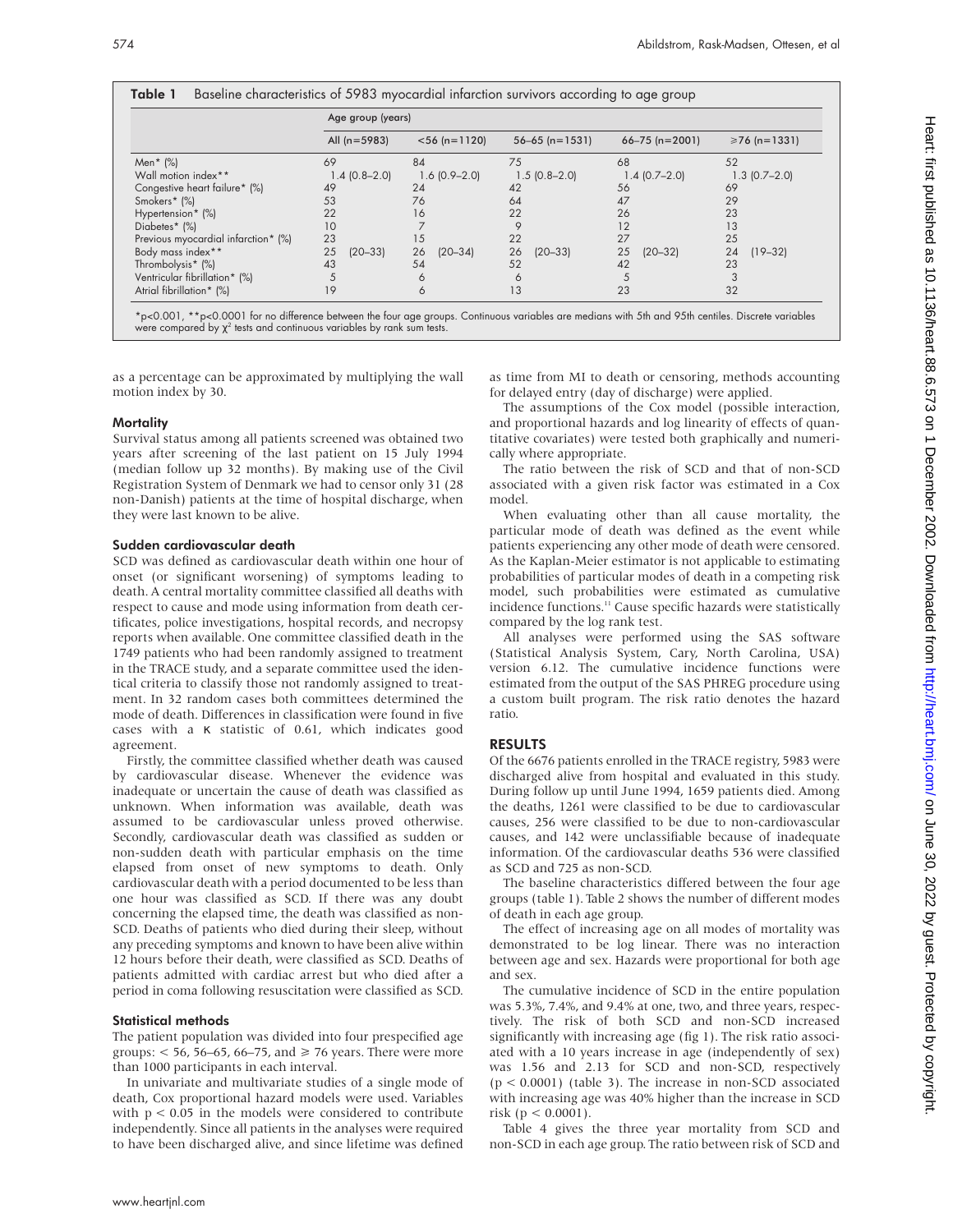|                          | Age group (years)  |                         |                         |                              |
|--------------------------|--------------------|-------------------------|-------------------------|------------------------------|
|                          | < 56<br>$(n=1120)$ | $56 - 65$<br>$(n=1531)$ | $66 - 75$<br>$(n=2001)$ | $\geqslant$ 76<br>$(n=1331)$ |
| All cause death          | 105                | 273                     | 623                     | 658                          |
| Cardiovascular death     | 79                 | 209                     | <b>477</b>              | 496                          |
| <b>SCD</b>               | 46                 | 109                     | 205                     | 176                          |
| Non-SCD                  | 33                 | 100                     | 272                     | 320                          |
| Non-cardiovascular death | 15                 | 39                      | 97                      | 105                          |
| Unclassifiable death     |                    | 25                      | 49                      | 57                           |

risk of non-SCD decreased significantly with increasing age (table 4), from 1.44 in the youngest to 0.55 in the oldest  $(p < 0.001)$ .

In a multivariate analysis, male sex was associated with an increased risk of SCD and all cause mortality (table 3), but male sex had no predictive value concerning non-SCD independently of age (table 3). The increase in SCD risk associated with male sex was 28% higher than the increase in non-SCD risk ( $p = 0.05$ ).

Stratification of the analyses by sex showed that the age effect was similar in men and women, since no interaction was present. Figure 2 illustrates this, which shows the cause specific cumulative three year mortalities. Furthermore, fig 2 shows that the SCD risk of women lagged less than 10 years behind that of men.







Figure 1 Mortality probability curves for sudden cardiovascular death and non-sudden cardiovascular death, according to age group.

Since the registry included patients both with and without randomly assigned treatment, the analyses were repeated with inclusion of information on randomisation and assigned treatment (trandolapril or placebo). Adjustment for these covariates did not affect the results regarding the impact of age and sex. The analysis of trandolapril versus placebo showed a similar effect of trandolapril treatment on SCD and non-SCD. Information about other medical treatment issued at discharge was not recorded and could not be analysed.

Adjustment for other risk factors likely to be associated with SCD or non-SCD risk and their relation did not change the results. Additional risk factors included in the model were wall motion index, congestive heart failure, New York Heart Association functional class, ventricular fibrillation, atrial fibrillation, smoking, body mass index, history of MI, hypertension, angina, or diabetes, and thrombolysis. The independent risk ratio associated with male sex was 1.25  $(p < 0.05)$  for SCD and 1.12  $(p = 0.2)$  for non-SCD. For a 10 year increase in age the risk ratios were 1.25 and 1.73, respectively (p < 0.0001 for both SCD and non-SCD). Furthermore, decreased wall motion index, congestive heart failure, New York Heart Association functional class, atrial fibrillation, and history of hypertension, angina, or diabetes were all independently associated with increased risk of both SCD and non-SCD.

## **DISCUSSION**

This is the first study of unselected and consecutive MI survivors to report the impact of age and sex on the risk of SCD and non-SCD. The principal findings of this study are that the risk of SCD increases with age, that the relation between risk of SCD and non-SCD decreases with age, and that male sex is associated with a slightly increased risk of SCD independent of age.

#### Impact of age

Our results are in perfect agreement with the results from the Framingham heart study, obtained from the general population during 38 years of follow up.4 Previous analyses of the subgroup with overt coronary heart disease<sup>12</sup> did not show a clear effect of increasing age on the risk of SCD.<sup>13</sup> The risk was found to be similar regardless of age for men. The proportion of SCD relative to all cardiovascular death was found to decrease, in a rather unstable fashion, with increasing age but conclusions were limited because of the small number of women. Before the introduction of thrombolysis, post-MI studies in Sweden $14$  found a similar effect of age on the proportion of mortality being caused by SCD as we have reported here. The SCD rate was not given or tested in different age groups but seemed stable. No differences were found in the SCD risk between men and women.<sup>15</sup> These studies included deaths during the initial hospitalisation, which may account for some of these differences.

In a study of 477 post-MI patients, Odemuyiwa and colleagues<sup>8</sup> divided the patients into two age groups (below and above 60 years) and found a similar SCD mortality in the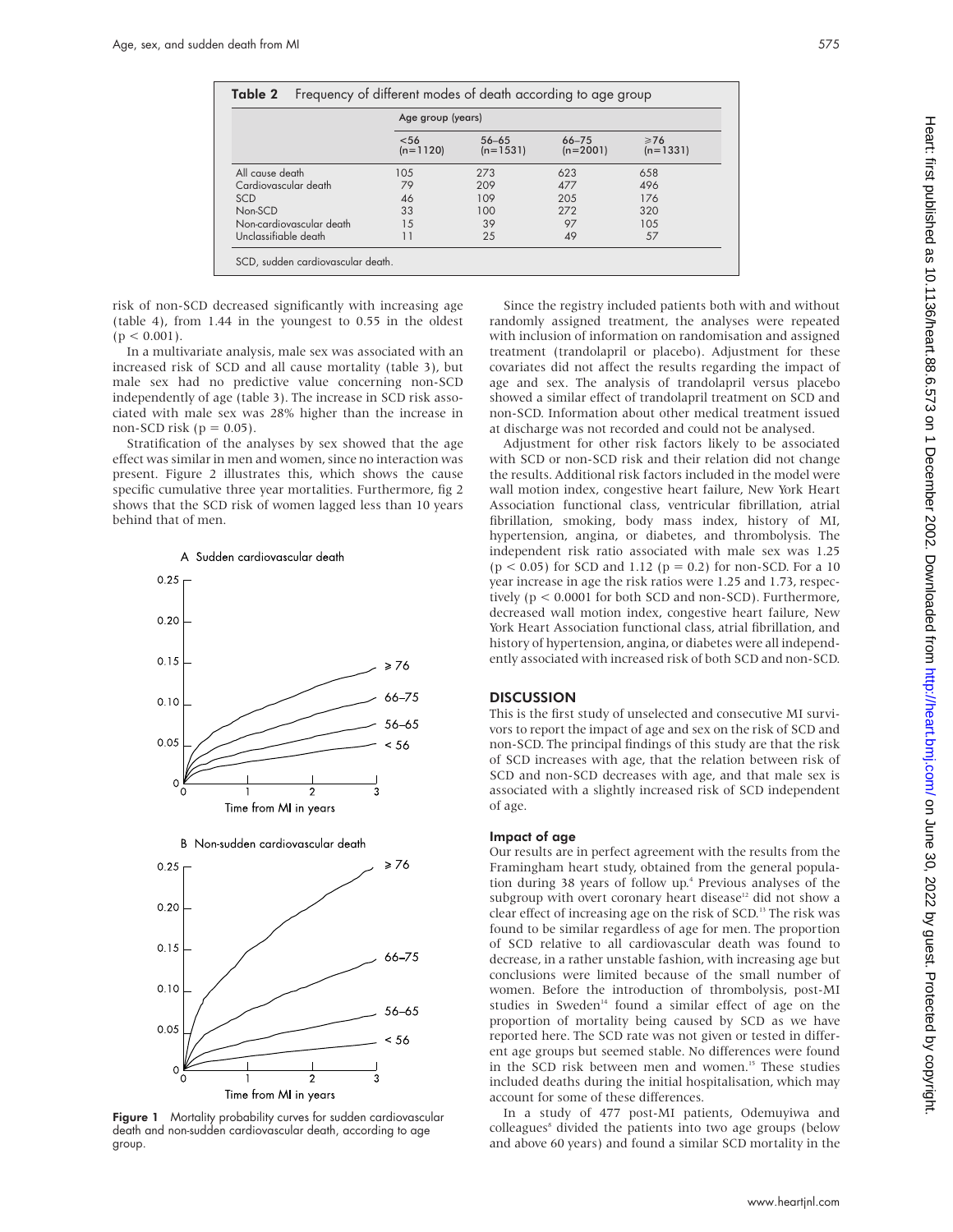| Multivariate Cox analysis of age, sex, and mode of death<br>Table 3 |                                      |                       |                         |  |
|---------------------------------------------------------------------|--------------------------------------|-----------------------|-------------------------|--|
|                                                                     | Risk ratio (95% confidence interval) |                       |                         |  |
|                                                                     | All cause                            | <b>SCD</b>            | Non-SCD                 |  |
| Age per 10 years                                                    | $1.90(1.80 - 2.00)***$               | $1.56$ (1.43–1.70)*** | $2.13(1.96 - 2.31)$ *** |  |
| Male sex                                                            | $1.18(1.06 - 1.31)$ **               | $1.34$ (1.11-1.63)**  | $1.05$ (0.90-1.23)*     |  |

| <b>Table 4</b> SCD and non-SCD three year cumulative<br>mortality probability |            |             |                                              |  |
|-------------------------------------------------------------------------------|------------|-------------|----------------------------------------------|--|
| Age (years) SCD (%)                                                           |            | Non-SCD (%) | Ratio between hazards<br>of SCD and non-SCD* |  |
| 56                                                                            | $\Delta$ 8 | 3.4         | 1.44                                         |  |
| $56 - 65$                                                                     | 73         | 69          | 1.09                                         |  |
| $66 - 75$                                                                     | 10.5       | 137         | 076                                          |  |
| $\geq 76$                                                                     | 142        | 2.5.3       | 0.55                                         |  |

two groups: 4.7% and 3.2%, respectively, and a significantly lower proportion of mortality from SCD in patients older than 60 years. In that study exclusion criteria were not having a Holter recording performed, age above 75 years, and any condition affecting heart rate variability other than ischaemic heart disease (that is, atrial fibrillation and diabetes mellitus). Owing to this selection the population studied had a relatively low mortality and the actual number of events was only 19 SCDs.

Many postinfarction studies have not classified death with respect to mode of death since their main purpose was to assess a change in all cause mortality between the different treatment groups. In the large  $\beta$  blocker trials<sup>16–20</sup> the mode of death was examined in the population randomly assigned to treatment, but the data published have specifically addressed the issue of whether  $β$  blocker treatment reduces SCD. There have been no reports on the epidemiological distribution of SCD in these trials but, being part of randomised trials, patients are highly selected and not representative of the true postinfarction population.

## Impact of sex

We found male sex to have an independent value in predicting SCD, while it had no influence on non-SCD risk. In the Framingham heart study male sex was found to increase the age adjusted SCD rate by a factor of four among patients with overt coronary heart disease.<sup>4</sup> This may indicate that the absolute risk for women is so low that certain kinds of intervention would not be appropriate or cost effective. In contrast to this we found male sex to increase the risk of SCD by only 1.34 independently of age. This may result from differences between our population of MI survivors and the population with coronary heart disease in the Framingham heart study, defined as patients with angina pectoris and prior MI, including silent MI. An even more probable explanation may be the increase in female cardiovascular risk over time, which may be responsible for the observed difference, since the Framingham heart study reports results from 38 years of follow up. In the Framingham heart study the incidence of sudden death among women was similar to that among men 20 years younger.4 In our study the mortality caused by SCD among women in a given age group was always slightly higher than that of men in the younger age group. Thus, women lagged less than 10 years behind men with regard to the incidence of SCD.

To study closely the influence of menopause it would be tempting to divide the youngest group but, as is evident from table 2, the numbers of events are already low, especially when stratified by sex. The effect of sex on SCD risk was not statistically different in different age groups, as would be expected if hormone concentrations conferred a major risk increase, but a severe limitation in that aspect is the limited number of events among young women. Furthermore, women who have established coronary heart disease are more likely to be deficient in





Figure 2 Cause specific three year mortality probability per 1000 patients for sudden cardiovascular death (SCD) and non-SCD according to age and sex.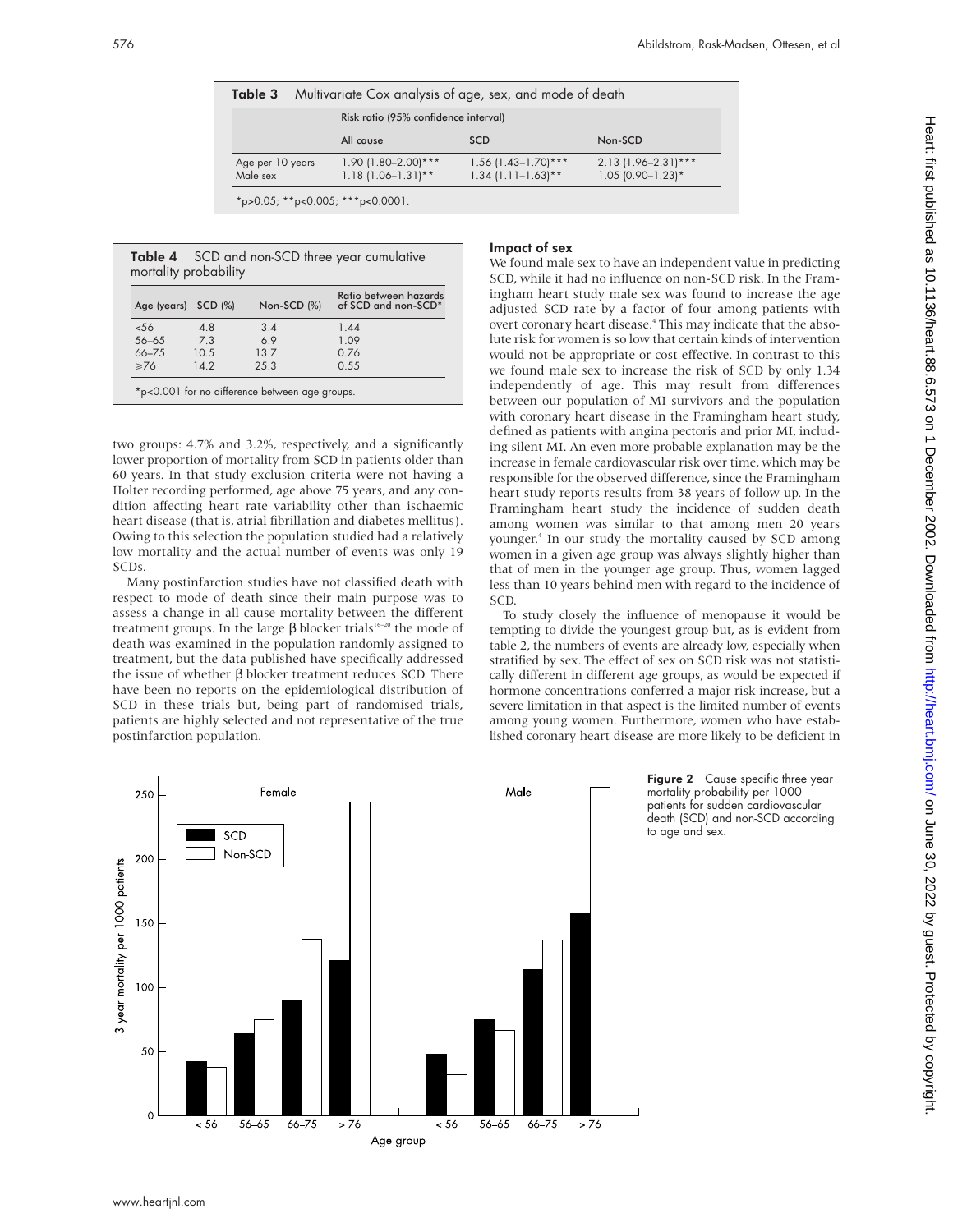female sex hormones and this probably increases their cardiovascular risk.<sup>21</sup> <sup>22</sup> Thus, the women in our study are highly selected compared with women in the general population, probably also with respect to hormone concentrations. The only reported randomised mortality study of hormone replacement therapy (HERS (heart and oestrogen/progestin replacement study) $)^{23}$  enrolled women with established coronary heart disease and no benefit was seen. Primary prevention trials are ongoing.

Male sex was weakly but significantly associated with an increased risk of all cause mortality, independently of age. In contrast, a recent study found that female sex adds risk independently of age following MI.<sup>24</sup> This probably relies on the observation that female sex is associated with increased in-hospital mortality during acute MI.<sup>25</sup> The present study included exclusively survivors of MI.

#### The crude risk of sudden death

The cumulative incidence of SCD during the first year was somewhat higher than in CAMI (Canadian assessment of myocardial infarction),<sup>26</sup> another epidemiological study among post-MI survivors in the thrombolytic era. CAMI reported an incidence of arrhythmic death during the initial year following MI survival of only 1.9%. The CAMI population was younger, since the initial 2477 patients were below 75 years of age. This is reflected in the all cause mortality rate (7.1%), which is less than half that of our population (14.9%) at one year. Furthermore, the CAMI study used the CAST (cardiac arrhythmia suppression trial) criteria<sup>27</sup> for classification of arrhythmic death, which tends to give a lower estimate than SCD.<sup>27</sup> Comparison with the MPIP (multicenter post-infarction program)<sup>7</sup> is problematic since MPIP was conducted before thrombolysis in patients less than 70 years of age. Arrhythmic death was classified using the Hinkle and Thaler criteria.<sup>1</sup>

#### Pathophysiological considerations

Age related pathoanatomical changes include diffuse myocardial fibrosis and myocyte disarray, which may provide an anatomical substrate for arrhythmia.<sup>28</sup> Advanced age is also associated with changes in autonomic nervous system activity with increased sympathetic and decreased vagal tone, $29$ which may facilitate arrhythmia in the presence of an anatomical substrate. However, myocardial fibrosis and increased sympathetic activity may also be causal factors in the development of heart failure. Such mechanisms may explain the increased incidence in our study of both SCD and non-SCD death with increasing age. On the other hand, increased vagal activation may accompany acute myocardial ischaemia in women more often than in men,<sup>31</sup> which may be one reason for male sex being a risk factor for SCD.

#### Study limitations

SCD may not always be arrhythmic. However, in several studies—MADIT (multicenter automatic defibrillator implantation trial),<sup>3</sup> AVID (antiarrhythmics versus implantable defibrillators), CIDS (Canadian implantable defibrillator study), and CASH (cardiac arrest study Hamburg)<sup>32</sup>— implantable cardioverter defibrillators have been found to reduce in particular death classified as arrhythmic, giving an indication that classification is indeed meaningful. The result of classification of mode of death is highly dependent on the amount of data available,<sup>33</sup> but the data needed to classify death as SCD are usually available from the death certificate, emergency room charts, or hospital files. However, we are aware of the inaccuracy of death certificates and have avoided any default classification. This is reflected in the 8.6% of cases where information was inadequate to classify the mode of death.

We have no data on the medical treatment assigned at discharge. The increased use of β blockers and statins is likely to reduce the absolute risk of both SCD and non-SCD. So far the effect of treatment has not been isolated to any particular age group or sex. This means that even if the absolute risk is reduced, the relative risk associated with age and sex remains the same despite changes in medical treatment. Similar considerations apply for the increased use of invasive treatments in post-MI patients.

#### **Implications**

The present study shows that, even if the proportion of cardiovascular mortality from SCD decreases with increasing age, the overall risk of SCD increases significantly. This implies that specific intervention against SCD should be tested or applied in all age groups of MI survivors. Furthermore, as the incidence of SCD is highest in the older age groups, the elderly will probably benefit the most from treatment as indicated by the CIDS trial.<sup>34</sup> Effective treatment such as implantation of a cardioverter defibrillator should not be restricted to younger patients. Aggressive and effective treatment should be applied in the patients at highest risk, such as the elderly with a poor ejection fraction. The concept that these patients will die from other causes if SCD is prevented has never been found to be true.

Future interventional studies should include both men and women and investigate whether treatment effects are different between sexes. Since the crude SCD risk in men is only slightly higher than that in women, sex should not be considered when the indication for intervention is evaluated.

#### ACKNOWLEDGEMENTS

This study was in part supported by grants from Knoll Pharmaceutical Company, Ludwigshaven, Germany and from the Danish Heart Foundation (99-2-4-89-22769), Copenhagen, Denmark.

#### ..................... Authors' affiliations

S Z Abildstrom, National Institute of Public Health, Copenhagen, Denmark

C Rask-Madsen, M M Ottesen, C Torp-Pedersen, Department of Cardiology, Gentofte University Hospital, Copenhagen, Denmark P K Andersen, S Rosthøj, Department of Biostatistics, Institute of Public Health, University of Copenhagen, Copenhagen, Denmark L Køber, Department of Cardiology, Rigshospitalet, Copenhagen University Hospital, Copenhagen, Denmark

#### REFERENCES

- 1 Hinkle LEJ, Thaler HT. Clinical classification of cardiac deaths. Circulation 1982;65:457–64.
- 2 Bayes de Luna A, Coumel P, Leclercq JF. Ambulatory sudden cardiac death: mechanisms of production of fatal arrhythmia on the basis of data from 157 cases. Am Heart J 1989;117:151–9.
- 3 Moss AJ, Hall WJ, Cannom DS, et al. Improved survival with an implanted defibrillator in patients with coronary disease at high risk for ventricular arrhythmia. Multicenter automatic defibrillator implantation
- trial investigators. N *Engl J Med* 1996;**335**:1933–40.<br>4 **Kannel WB**, Wilson PW, D'Agostino RB, *et al*. Sudden coronary death in women. Am Heart J 1998;136:205–12.
- 5 Zipes DP, Wellens HJ. Sudden cardiac death. Circulation 1998;98:2334–51.
- 6 Priori SG, Aliot E, Blomstrom-Lundqvist C, et al. Task force on sudden cardiac death of the European Society of Cardiology. Eur Heart J 2001;22:1374–450.
- 7 Marcus FI, Cobb LA, Edwards JE, et al. Mechanism of death and prevalence of myocardial ischemic symptoms in the terminal event after acute myocardial infarction. Am J Cardiol 1988;61:8-15.
- 8 Odemuyiwa O, Farrell TG, Malik M, et al. Influence of age on the relation between heart rate variability, left ventricular ejection fraction, frequency of ventricular extrasystoles, and sudden death after myocardial infarction. Br Heart J 1992;67:387–91.
- 9 Køber L, Torp-Pedersen C, Carlsen JE, et al. A clinical trial of the angiotensin-converting-enzyme inhibitor trandolapril in patients with left ventricular dysfunction after myocardial infarction. Trandolapril cardiac<br>evaluation (TRACE) study group. N *Engl J Med* 1995;**333**:1670–6.
- 10 Køber L, Torp-Pedersen C, Carlsen J, et al. An echocardiographic method for selecting high risk patients shortly after acute myocardial infarction, for inclusion in multi-centre studies (as used in the TRACE study). Trandolapril cardiac evaluation. Eur Heart J 1994;15:1616-20.
- 11 Andersen PK, Borgan Ø, Gill RD, et al. Statistical models based on counting processes. New York: Springer-Verlag, 1993.